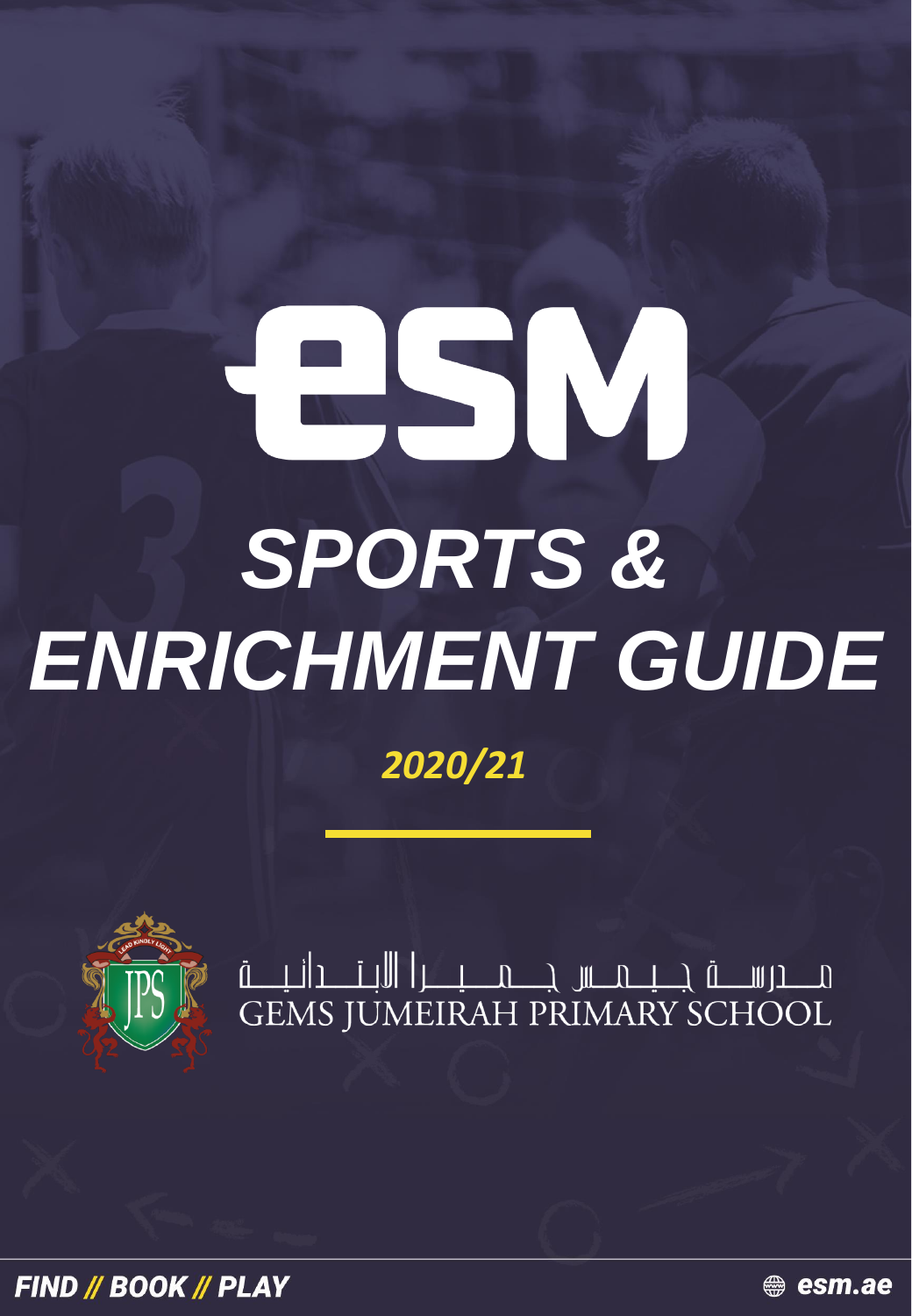# *WHO WE ARE*



## *INTRODUCTION*

ESM are an international sports management company governing all sports provision in schools and ensuring delivery of programs are at a level of quality expected from the developed international norms.

Through a combination of internally delivered sports and activities and externally governed providers, ESM sit as a premium sports coaching service which meets high standards expected from international and Emirati parents.

DELTA deliver an exciting instructional programme which deepens academic learning but is imbued with real-world relevance and practical application. We aim to offer opportunity and excellence. Through this approach, we believe we offer the future of education. We believe that among our students are future Olympians, Nobel prize winners, World Leaders and Industry Pioneers. Although we actively seek to identify and nurture exceptional talent, our programmes strive to set all of our students on a lifelong journey of excitement, fulfilment, learning and self-discovery.

At DELTA Learning, we provide all our students the opportunities to discover and develop their strengths, and the world-class instruction to help them become the best version of themselves that they can be.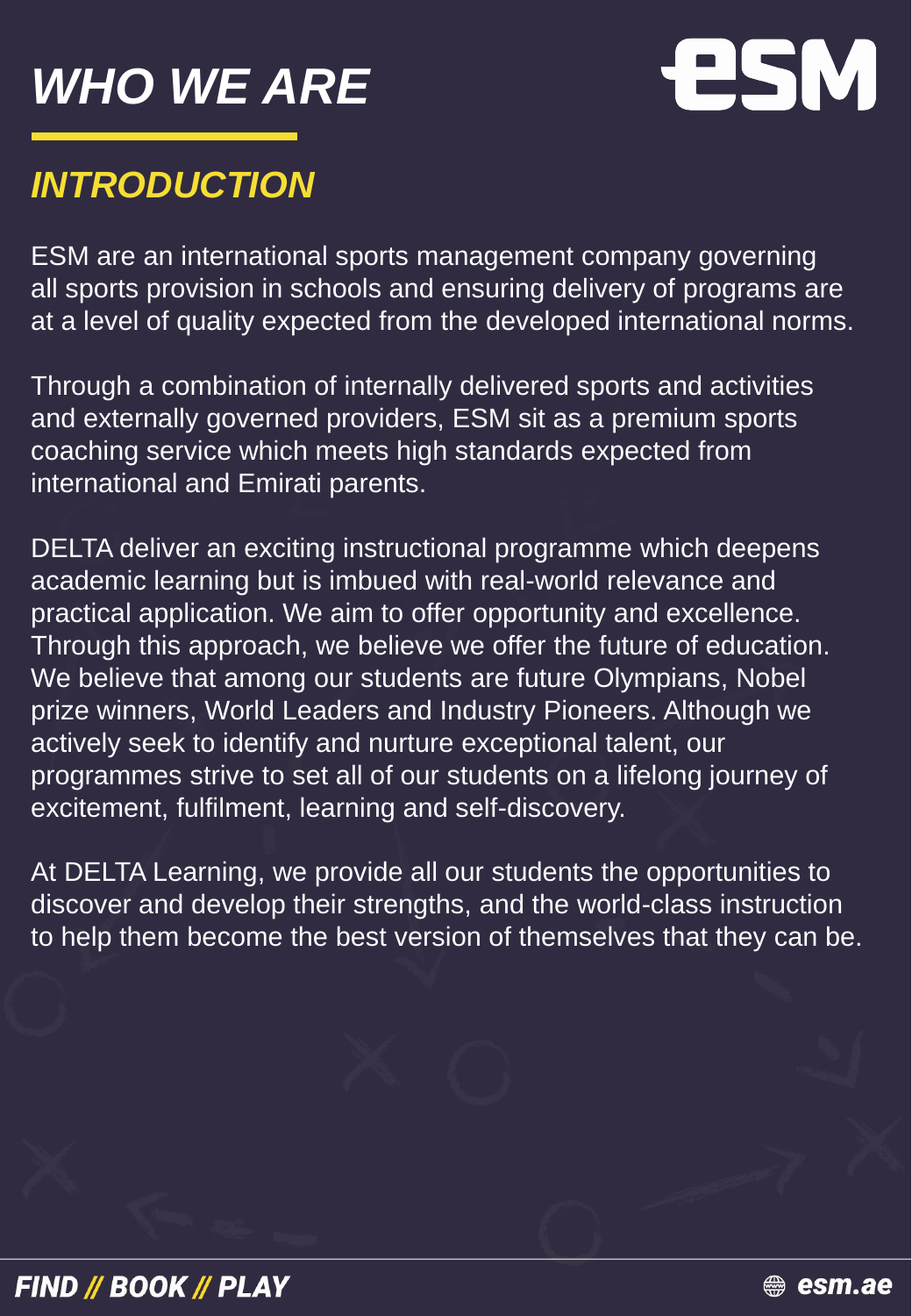# *ABSOLUTE GYMNASTICS ARTISTIC GYMNASTICS*



| <b>POINT OF</b><br><b>CONTACT:</b> | <b>TANIA ALATORRE CAMACHO</b>        |
|------------------------------------|--------------------------------------|
| <b>CONTACT</b><br><b>NUMBER:</b>   | 055 193 7797                         |
| <b>EMAIL ADDRESS:</b>              | coachtania@absolutegymnasticsuae.com |
| <b>WEBSITE:</b>                    | www.absolutegymnasticsuae.com        |

Founded in 2015, Absolute Gymnastics aims to provide top quality gymnastics tuition to children through excellent teaching and coaching pedagogy in a fun and enjoyable environment across Dubai and the UAE.

#### **ACADEMY TIMETABLE**

| <b>DAY</b>      | <b>TIME</b>                               | <b>GRADE / AGE</b> | <b>PRICE PER TERM</b> |
|-----------------|-------------------------------------------|--------------------|-----------------------|
| <b>SUNDAY</b>   | 16:00-17:00<br>17:00-18:00<br>18:00-19:00 | 3-12 YEARS         | * CONTACT TANIA       |
| <b>THURSDAY</b> | 14:00-15:00                               | 3-12 YEARS         | <b>AED 945</b>        |
| <b>THURSDAY</b> | 16:00-17:00<br>17:00-18:00<br>18:00-19:00 | 3-12 YEARS         | * CONTACT TANIA       |

#### **PAYMENT INFORMATION**

#### **HOW TO PAY**

Contactless payments are now in operation. Please transfer the confirmed amount to:

| Bank:                  | <b>RAK Bank</b>                     |
|------------------------|-------------------------------------|
| <b>Branch Name:</b>    | <b>Umm Hurrair Branch</b>           |
| <b>Account Name:</b>   | <b>Absolute Sports Services LLC</b> |
| <b>Account Number:</b> | 0332596775001                       |
| <b>Swift Code:</b>     | <b>NRAKAEAK</b>                     |
| <b>Routing Code:</b>   | 804020101                           |
| <b>IBAN</b>            | AE170400000332596775001             |

#### **FIND // BOOK // PLAY**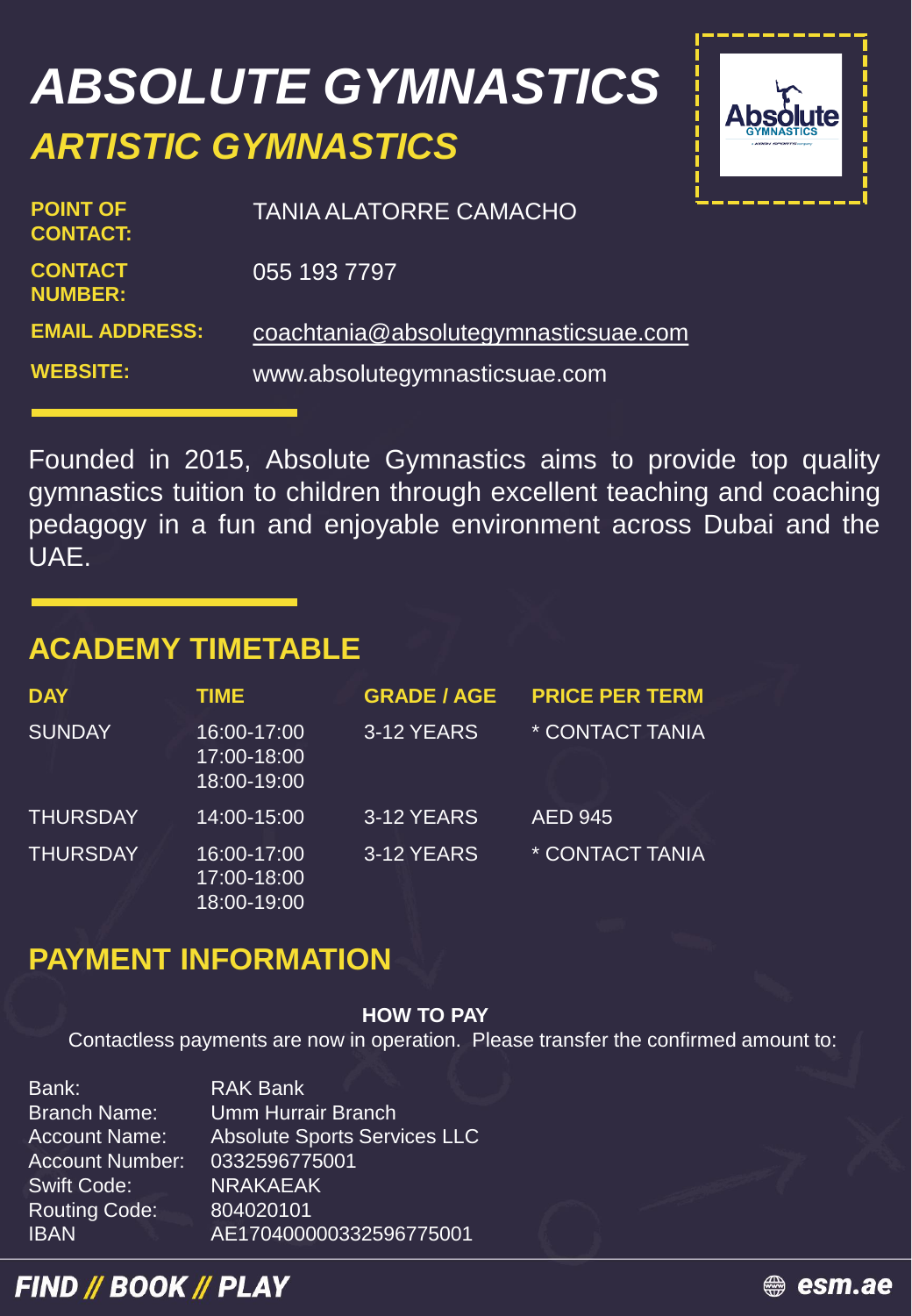## *CF TENNIS ACADEMY TENNIS*



<del>∰</del> esm.ae

| <b>POINT OF</b><br><b>CONTACT:</b> | <b>ZERI HAILEMARIAM</b>  |
|------------------------------------|--------------------------|
| <b>CONTACT</b><br><b>NUMBER:</b>   | 050 855 1923             |
| <b>EMAIL ADDRESS:</b>              | zeri@cftennisacademy.com |
| <b>WEBSITE:</b>                    | www.cftennisacademy.com  |

Professional coaching offered to all ages and all levels. Lesson programs are built around stroke fundamentals, enhanced skills, court awareness, scoring, match strategy and more.

CF Tennis Academy is proudly affiliated with Tennis Emirates, the governing body of tennis in the U.A.E.

#### **ACADEMY TIMETABLE**

| <b>DAY</b>     | TIME           | <b>GRADE / AGE</b> | <b>PRICE PER TERM</b> |
|----------------|----------------|--------------------|-----------------------|
| SUN-THU        | 16:00-22:00    | ALL AGES           | * CONTACT ZERI        |
| <b>FRI-SAT</b> | $7:00 - 22:00$ | ALL AGES           | * CONTACT ZERI        |

#### **ADDITIONAL INFO**

COME AND PLAY TENNIS WITH CF TENNIS ACADEMY

GROUP LESSONS START FROM AED 100

**FIND // BOOK // PLAY**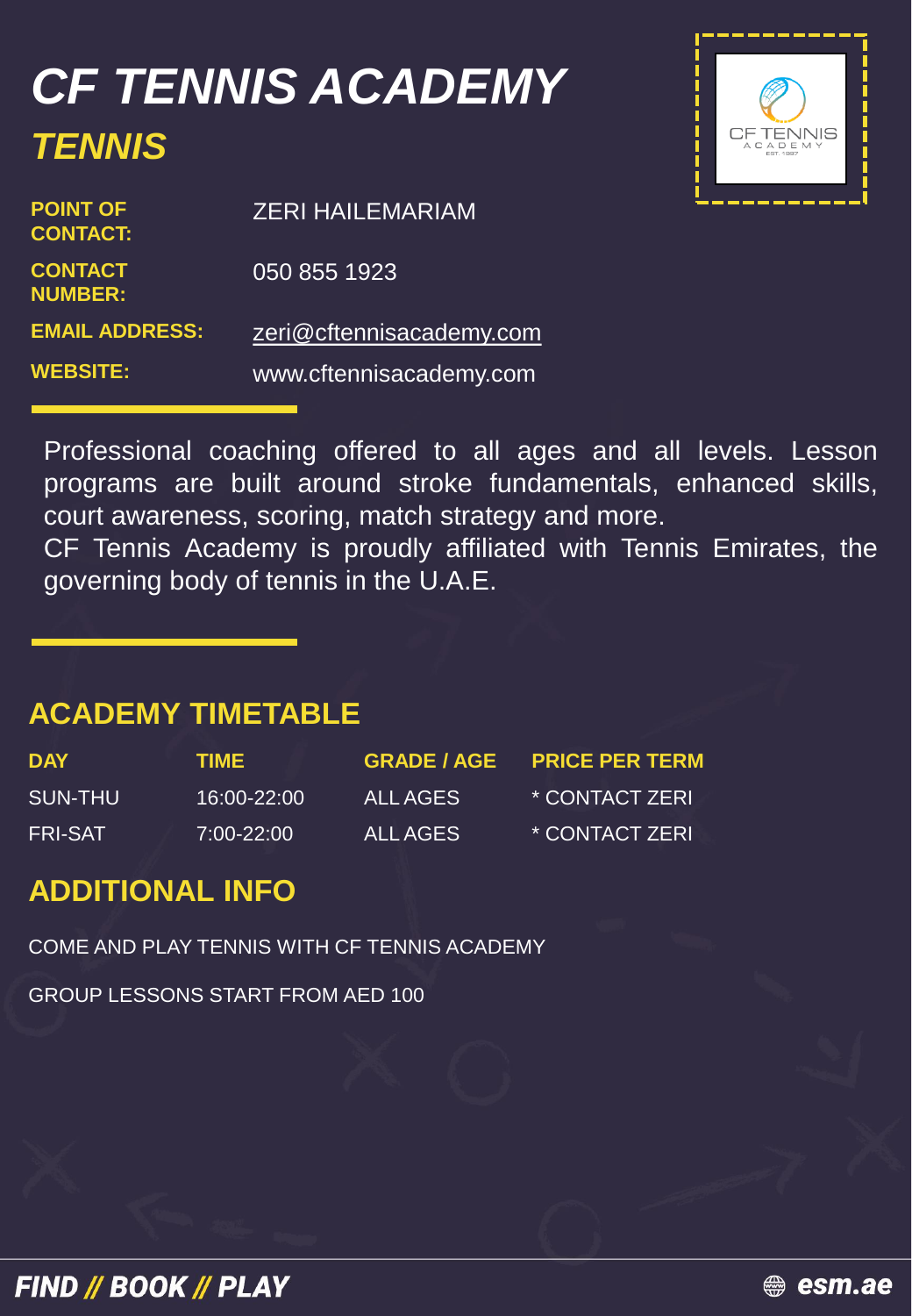## *DUBAI NETBALL ACADEMY NETBALL*



| <b>POINT OF</b><br><b>CONTACT:</b> | <b>ANNIE STAPLEY</b>       |
|------------------------------------|----------------------------|
| <b>CONTACT</b><br><b>NUMBER:</b>   | 050 428 3127               |
| <b>EMAIL ADDRESS:</b>              | anniestapley1993@gmail.com |
| <b>WEBSITE:</b>                    | <b>NOT AVAILABLE</b>       |

Netball is a ball sport played by two teams of seven players. Netball is most popular in many Commonwealth nations, specifically in schools, and is predominantly played by women. According to the INF, netball is played by more than 20 million people in more than 80 countries.

#### **ACADEMY TIMETABLE**

SUNDAY 16:30-17:30

17:30-18:30

**DIFFERENT** AGES

**DAY TIME GRADE / AGE PRICE PER TERM** \* COONTACT ANNIE

#### **ADDITIONAL INFO**

WE ACCEPT CASH AND BANK TRANSFER. FOR MORE INFORMATION, PLEASE CONTACT US DIRETLY.

OUR CLASSES MAY BE FULL BUT PLEASE CONTACT US FOR MORE DETAILS AND WE WILL TRY TO OFFER YOU OTHER LOCATIONS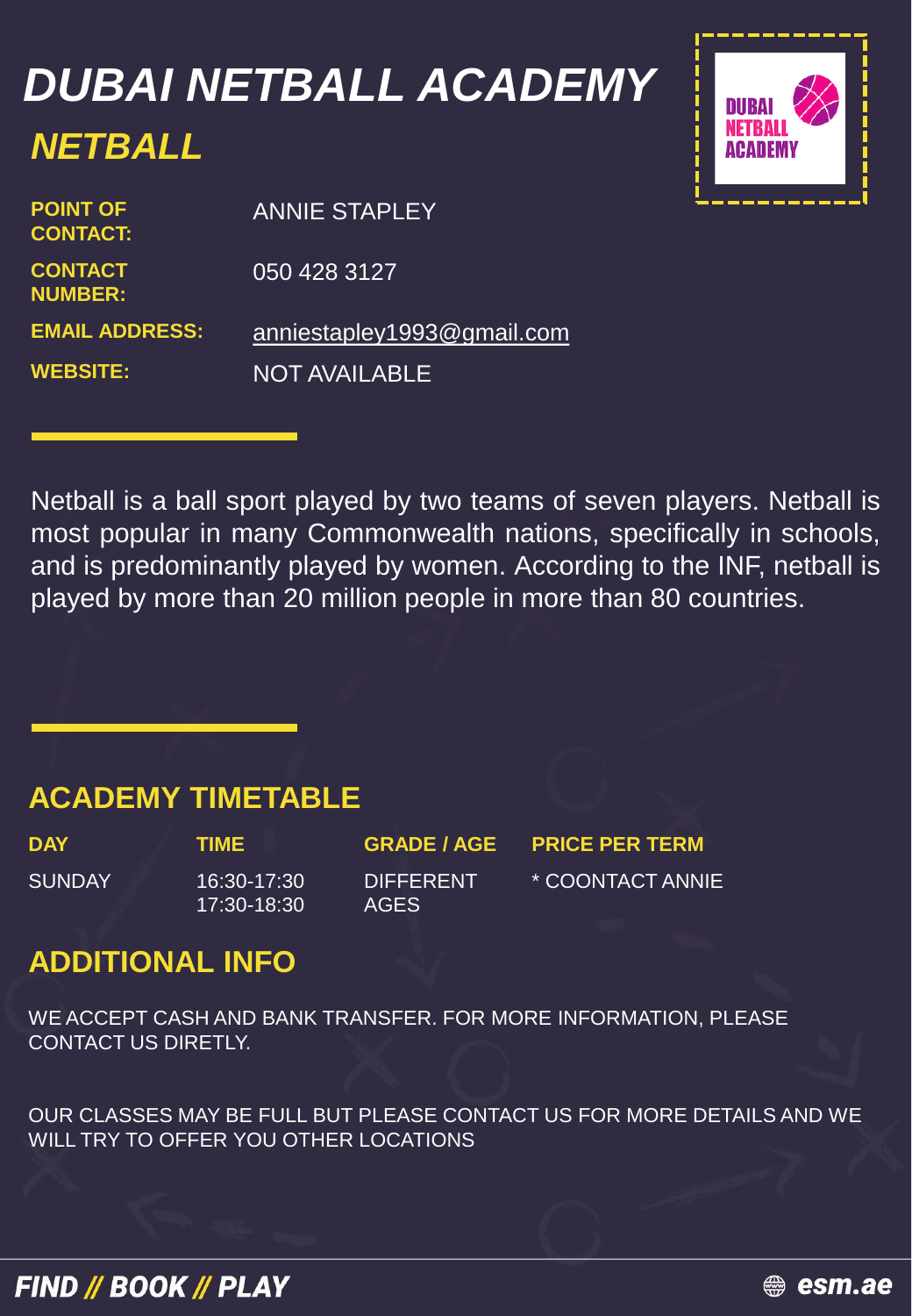# *HAMILTON AQUATICS SWIMMING & ARTISTIC SWIMMING*

| <b>JEMMA GARDNER</b>    |
|-------------------------|
| 052 838 7055            |
| JPS@hamiltonaquatics.ae |
| www.hamiltonaquatics.ae |
|                         |



Hamilton Aquatics invite you to join their team and experience the difference we can make in your life through the water. Offering fun and competitive opportunities for you to lead a healthier and safer lifestyle.

#### **[CLICK](http://hamiltonaquatics.ae/hamiltonbay/bookings) HERE to sign up directly or visit Hamilton Bay**

[www.hamiltonbay.app/hamiltonaquatics/bookings](https://www.hamiltonbay.app/hamiltonaquatics/bookings)

## **ACADEMY TIMETABLE**

| <b>DAY</b>      | TIME.                      | <b>GRADE / AGE</b> | <b>PRICE PER TERM</b> |
|-----------------|----------------------------|--------------------|-----------------------|
| SUN-WED         | 15:00-16:00<br>16:00-19:30 | 3 MONTHS +         | * CONTACT JEMMA       |
| <b>THURSDAY</b> | 14:00-15:00<br>15:00-18:00 | 3 MONTHS +         | * CONTACT JEMMA       |
| <b>FRI-SAT</b>  | 8:00-12:30                 | 3 MONTHS +         | * CONTACT JEMMA       |

## **SQUAD LEVELS**

#### **Squads Dubai**

› Development Pathway

- › Club Pathway
- › Performance Pathway

#### **Learn To Swim**

› Hammy's Little Swimmers

- › Hammy's Learn To Swim Programme
- › Adult Learn To Swim
- › Rookie LifeGuard



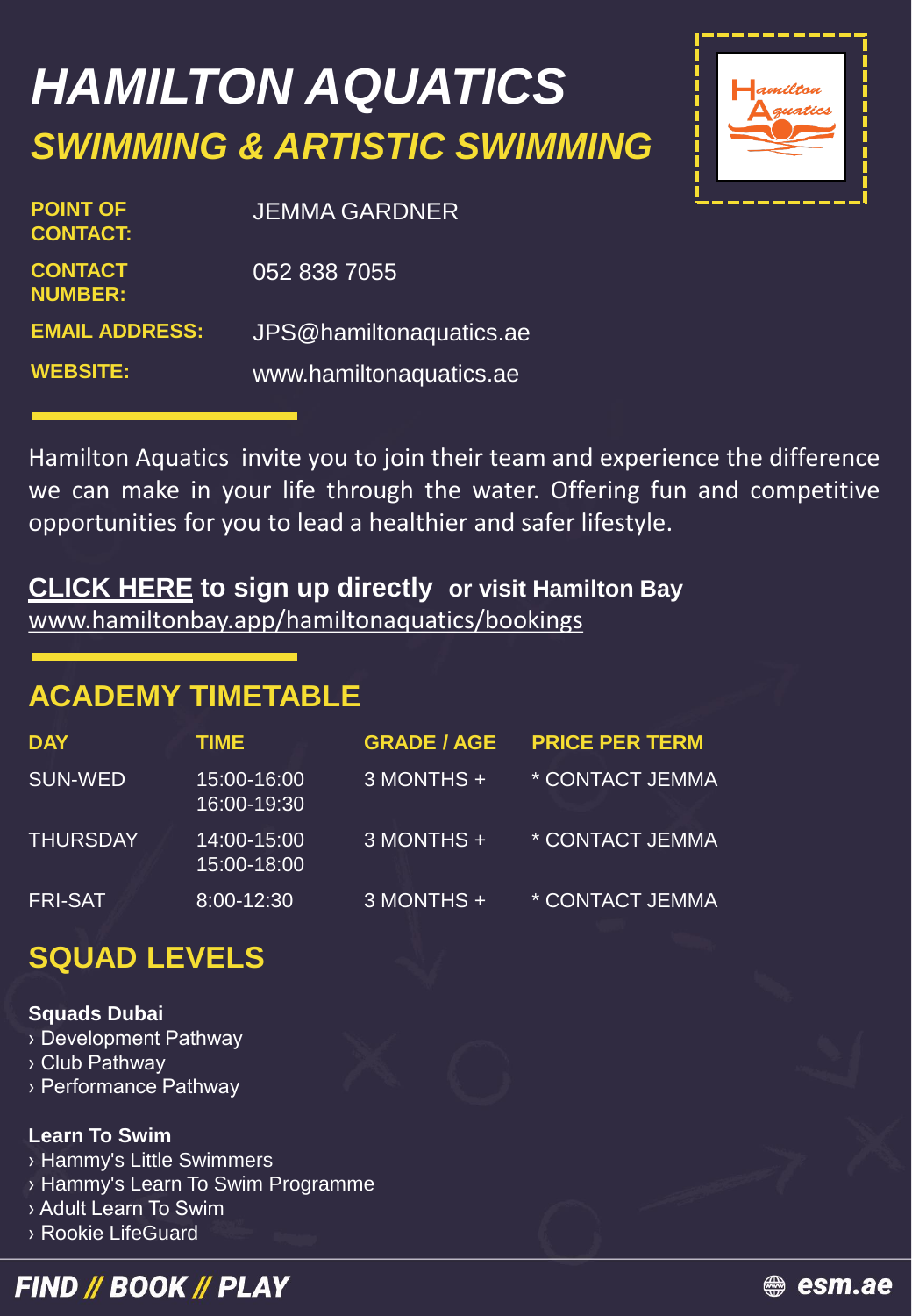## *IT'S JUST FOOTBALL FOOTBALL*



| <b>POINT OF</b><br><b>CONTACT:</b> | <b>MAY MANALO</b>        |
|------------------------------------|--------------------------|
| <b>CONTACT</b><br><b>NUMBER:</b>   | 055 9090 4809            |
| <b>EMAIL ADDRESS:</b>              | info@itsjustfootball.com |
| <b>WEBSITE:</b>                    | www.itsjustfootball.com  |

IJF runs the FA courses for training football coaches and helping them earn the FA licenses. Recently IJF joined hands with KOOH Sports – a leading sports education and training company headquartered in India.

#### **ACADEMY TIMETABLE**

| <b>DAY</b>       | <b>TIME</b>                | <b>GRADE / AGE</b> | <b>PRICE PER TERM</b> |
|------------------|----------------------------|--------------------|-----------------------|
| <b>MONDAY</b>    | 17:00-18:00<br>18:00-19:00 | 3-14 YEARS         | * SEE BELOW           |
| <b>WEDNESDAY</b> | 17:00-18:00<br>18:00-19:00 | 3-14 YEARS         | * SEE BELOW           |
| <b>FRI-SAT</b>   | 8:30-9:30<br>9:30-10:30    | 3-14 YEARS         | * SEE BELOW           |

## **ADDITIONAL INFO**

WE HAVE OTHER LOCATIONS ACROSS DUBAI SO PLEASE CONTACT US TO FIND OUT MORE DETAILS

FUTURE PLAYERS: AED 1056 1X WEEKLY AED 1796 2X WEEKLY

ACADEMY AED 1320 1X WEEKLY AED 2244 2X WEEKLY